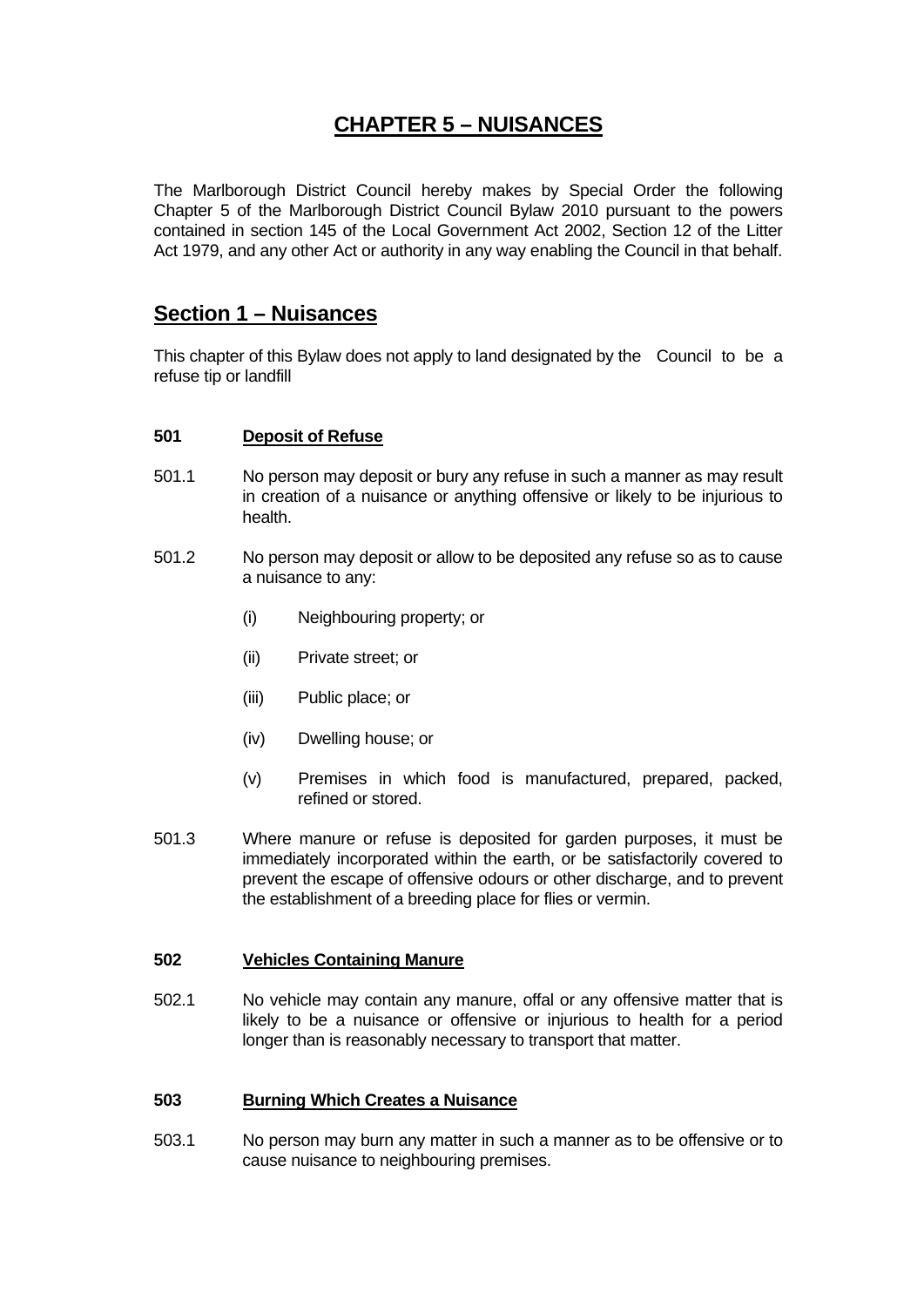503.3 Any person in charge of or in attendance at a fire must immediately extinguish that fire when directed to do so by a Council officer. If the Council determines it is necessary to ask the fire service to extinguish a fire, the owner, occupier, or the person in charge of the fire may be liable for any fee charged by the fire service, and for the costs of extinguishing the fire.

### **504 Temporary Toilets Not to Cause Nuisance**

- 504.1 No person may allow a temporary toilet, which causes or is likely to cause a nuisance to any person, to remain on any property.
- 504.2 No temporary toilet may be sited closer than three metres from any boundary or closer than 10 metres from any dwelling on an adjacent property.

## **505 Creating Nuisances**

- 505.1 No person may allow a nuisance to be caused by any:
	- (i) Drain, sanitary convenience or receptacle;
	- (ii) Yard, building or premises;
	- (iii) Refuse heap.

### **506 Flies, Mosquitoes and other insects**

- 506.1 The owner or occupier of any premises on which exist conditions giving rise, or likely to give rise to the breeding of flies, mosquitoes or other insects which may be dangerous to health must take such action as directed by the Council to prevent such conditions. That action may include:
	- (i) Disinfecting;
	- (ii) Spraying or applying of larvicide or insecticide;
	- (iii) Cleaning;
	- (iv) Screening;
	- (v) Removal or destruction of breeding grounds or places as required to prevent breeding taking place,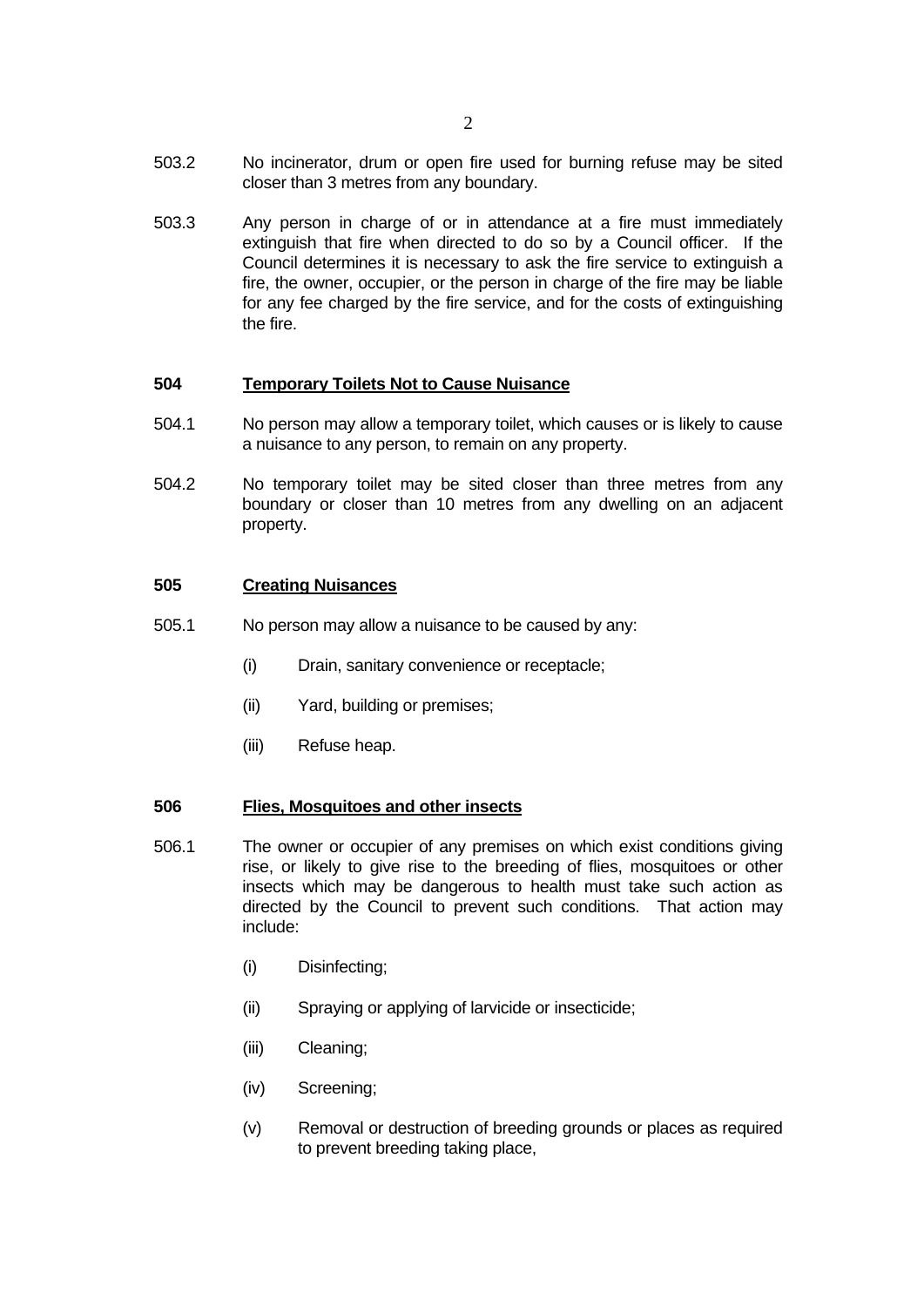or other processes as directed by the Council.

## **507 Sanitary Premises**

- 507.1 The owner and/or occupier of any premises must keep those premises in a clean condition. The Council may direct the owner and/or occupier of any premises to cause any part of such premises to be cleaned, and, as far as is practicable, to be repaired or altered to prevent the entry of vermin.
- 507.2 The Council may direct an owner or occupier to take such steps as are reasonably necessary to remedy or prevent insanitary conditions.

#### **508 Offences**

508.1 Every person who fails to comply with directions issued by the Council under this bylaw commits an offence**.** 

## **509 Accumulation of Refuse**

- 509.1 No occupier of premises may permit an accumulation of refuse on the premises which is likely to be offensive, or injurious to health, or to permit the breeding of flies or vermin, or to create a fire hazard.
- 509.2 Where an accumulation of refuse exists on any premises that, in the opinion of the Council, is likely to be offensive, or injurious to health, or to permit the breeding of flies or vermin, or to create a fire hazard, the Council may, by notice in writing, require the occupier to remove and dispose of the refuse within the time specified in the notice.

If such notice is not complied with, the Council may remove the refuse recover the cost from the occupier as a debt.

## **Section 2 – Removal of Refuse**

#### **510 Refuse Collection Service**

510.1 The Council may provide a service for the removal of domestic refuse and trade refuse. The Council may prescribe the areas from which it will collect refuse and the days and hours at which it will collect refuse.

## **511 Obstruction of Refuse Collectors**

511.1 No person may obstruct or hinder any person engaged in the Council's refuse collection service.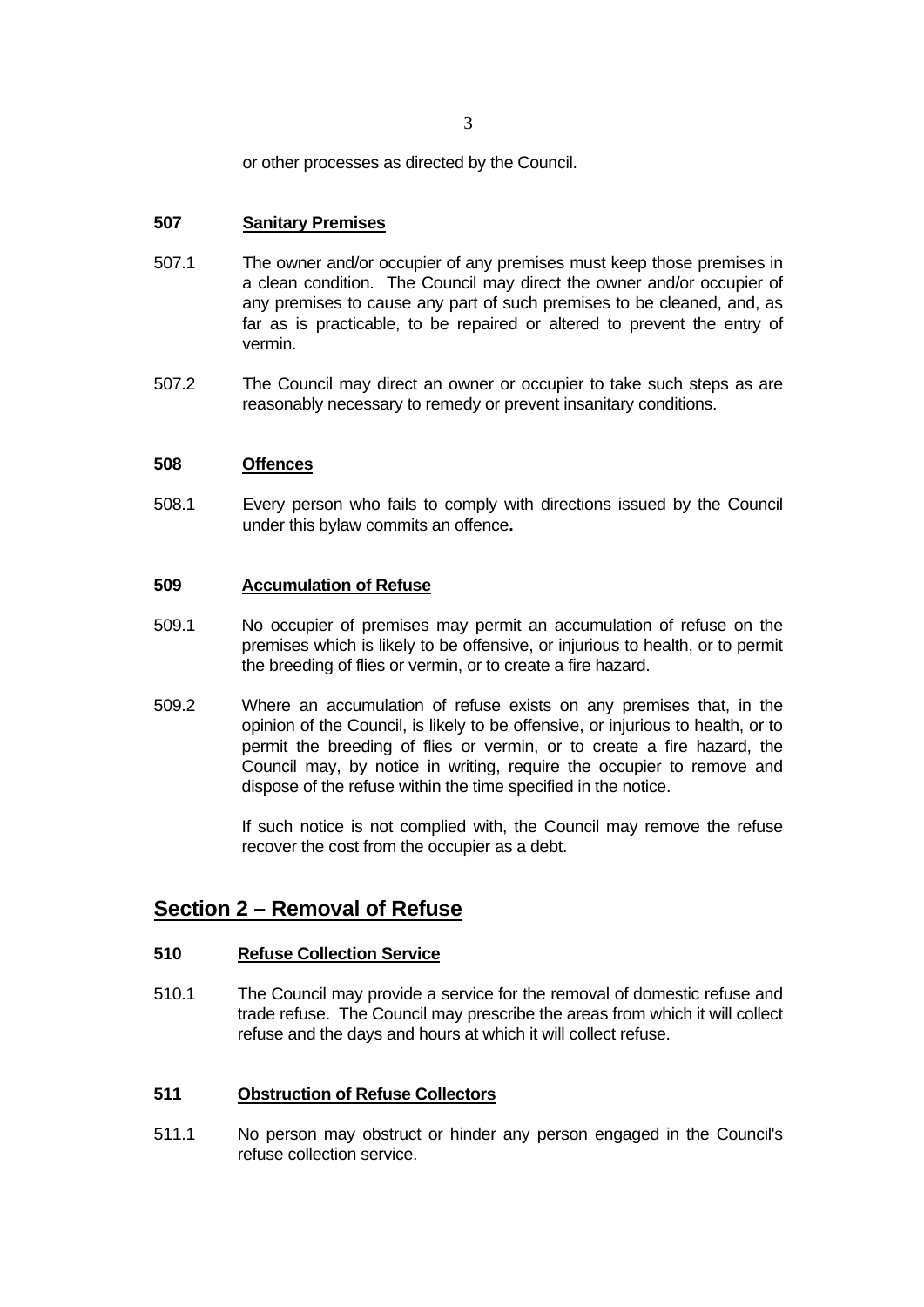## **512 Disposal of Refuse**

512.1 Refuse must be disposed of in an approved manner and place, as determined by the Council.

## **513 Receptacles to be Covered**

513.1 Where the Council provides a refuse collection service, refuse may only be deposited for collection in receptacles approved by the Council, which must be kept covered with a close fitting lid, tie or covering except when the receptacle is being filled, emptied, cleaned or repaired.

### **514 Receptacle's Condition**

- 514.1 Domestic refuse left for collection must be either:
	- (i) Packed in an approved receptacle in such a manner that it falls out easily and cleanly when the receptacle is upended; or
	- (ii) Contained in an approved refuse bag which is maintained in good condition so that it remains intact and fully encloses the domestic refuse.

## **515 Deposit of Certain Materials in Receptacles Prohibited**

- 515.1 No person may deposit or permit to be deposited for collection by the Council's refuse collection service:
	- (i) Any explosive ammunition, hot ashes, highly inflammable material or infectious matter;
	- (ii) Any liquid, acid, poison, printers ink, paint or other viscous fluid;
	- (iii) Any broken or unbroken glass unless such items are well wrapped so as to prevent possibility of injury to persons engaged in the collection and disposal of refuse;
	- (iv) Any other matter likely to endanger the health of or cause injury to persons engaged in the collection or disposal of refuse.

### **516 Receptacle to be Placed Conveniently for Emptying or Removal**

516.1 Receptacles containing refuse for collection must be placed where they are conveniently accessible to the persons engaged in the collection and removal of refuse.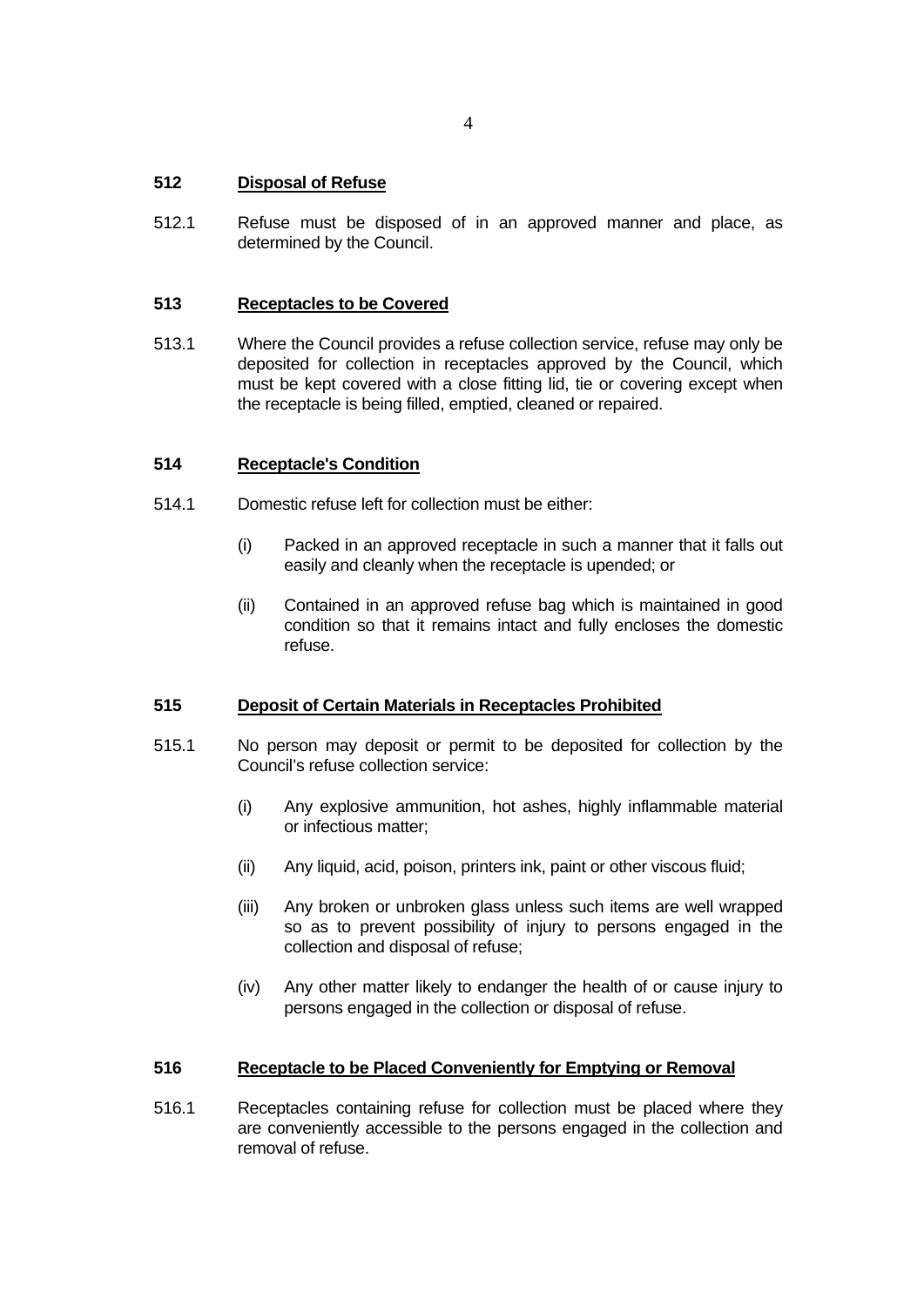516.2 Where receptacles other than Council supplied refuse bags are permitted to be used, such receptacles must be removed by the occupier from the roadside as soon as practicable after being emptied.

## **517 Fees**

- 517.1 The Council may by resolution publicly notified fix a scale of charges in connection with its domestic refuse collection service. Such charge forms part of the rates of the District and will be levied against the owner.
- 517.2 No person may deposit or permit the deposit of refuse at any landfill or transfer station under the control of the Council unless the required fee has been paid. The fee and its means of payment are determined from time to time by publicly notified Council resolution.
- 517.3 The fees for deposit of refuse in a landfill or transfer station may be paid either:
	- (i) In cash to the landfill attendant; or
	- (ii) By the purchase of vouchers at the Council's office; or
	- (iii) By way of an account sent from the Council where this has previously been arranged with Council.

The landfill attendant shall, on payment of the fee, issue a receipt.

- 517.4 All persons using the landfill must, on demand of any employee of the Council or the landfill operator, produce:
	- (i) A ticket issued by the landfill attendant; or
	- (ii) Council receipt that the fee has been paid.

### **518 Additional Charges**

518.1 The Council may set additional charges for disposal of certain types of rubbish which cannot conveniently be disposed of by normal methods. This may include rubbish or waste which, in the opinion of the attendant or the Council, is required to be buried for health or security reasons.

## **519 Deposits at Landfills**

- 519.1 All persons depositing refuse, including recyclable refuse, at a landfill must deposit it where directed by the attendant or in accordance with notices at the site.
- 519.2 For the purposes of recycling, motor vehicle wrecks may be accepted at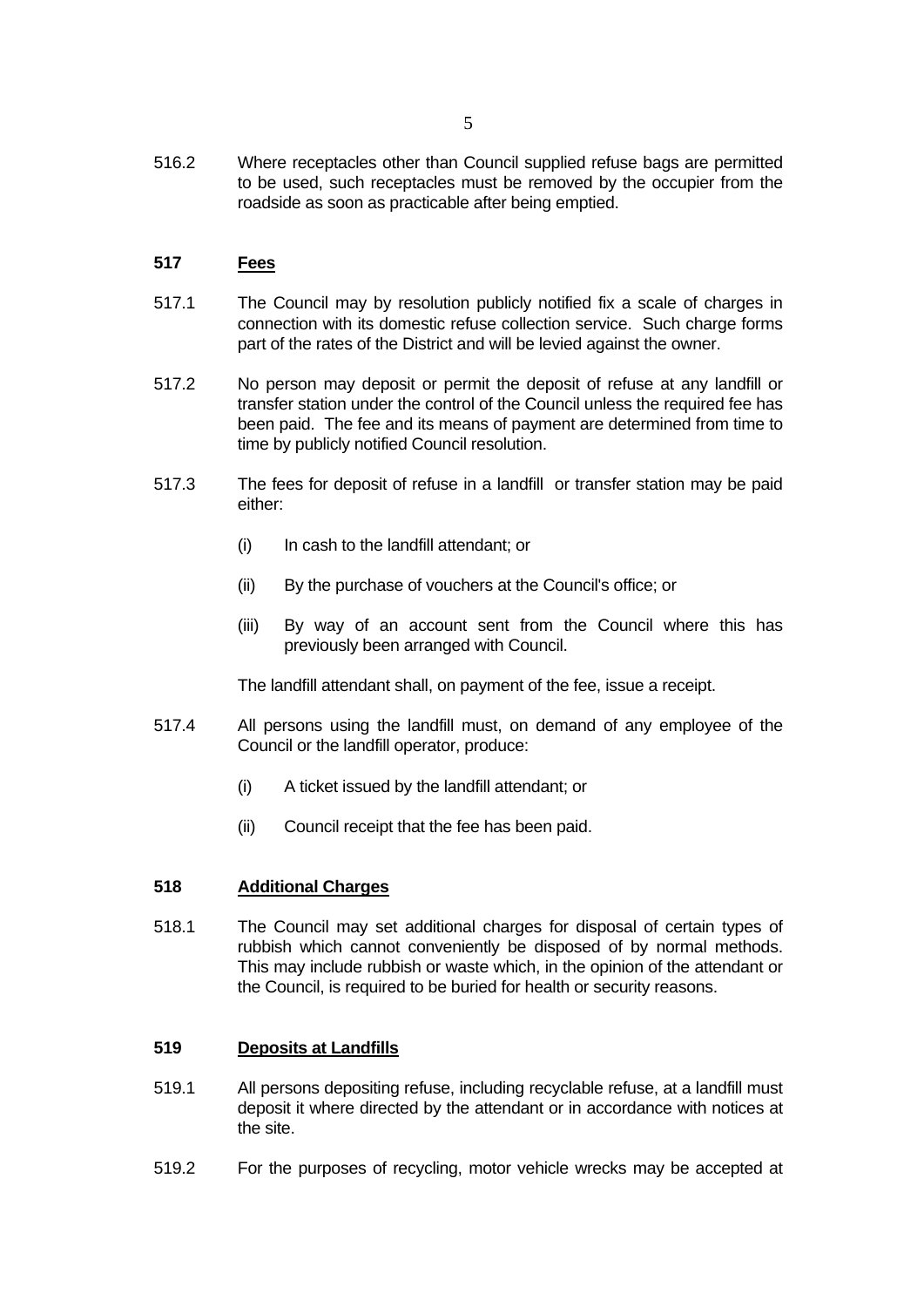the landfill provided that:

- (i) All oil has been removed; and
- (ii) There is no refuse in the vehicle.
- 519.3 No person may deposit at a landfill any:
	- (i) Dangerous or noxious drugs;
	- (ii) Toxic wastes;
	- (iii) Septic tank sludge;
	- (iv) Caustic wastes;
	- (v) Oil;
	- (vi) Resins or paints;
	- (vii) Acids or alkali;
	- (viii) Agricultural or industrial chemicals;
	- (ix) Flammable goods;
	- (x) Health care waste;
	- (xi) Tannery wastes;
	- (xii) Live animals or animal carcasses
	- (xiii) Treated sawdust;
	- (xiv) Winery wastes;
	- (xv) Other hazardous items.

## **520 Conditional Disposal of Items**

520.1 Asbestos and Offal will only be accepted at landfills when an attendant is present and only as the attendant approves and directs.

### **521 Activities in the Landfill**

521.1 No person may forage, recycle, or remove refuse from any landfill without first obtaining the written consent of the Council. Anything deposited in the landfill is considered refuse.